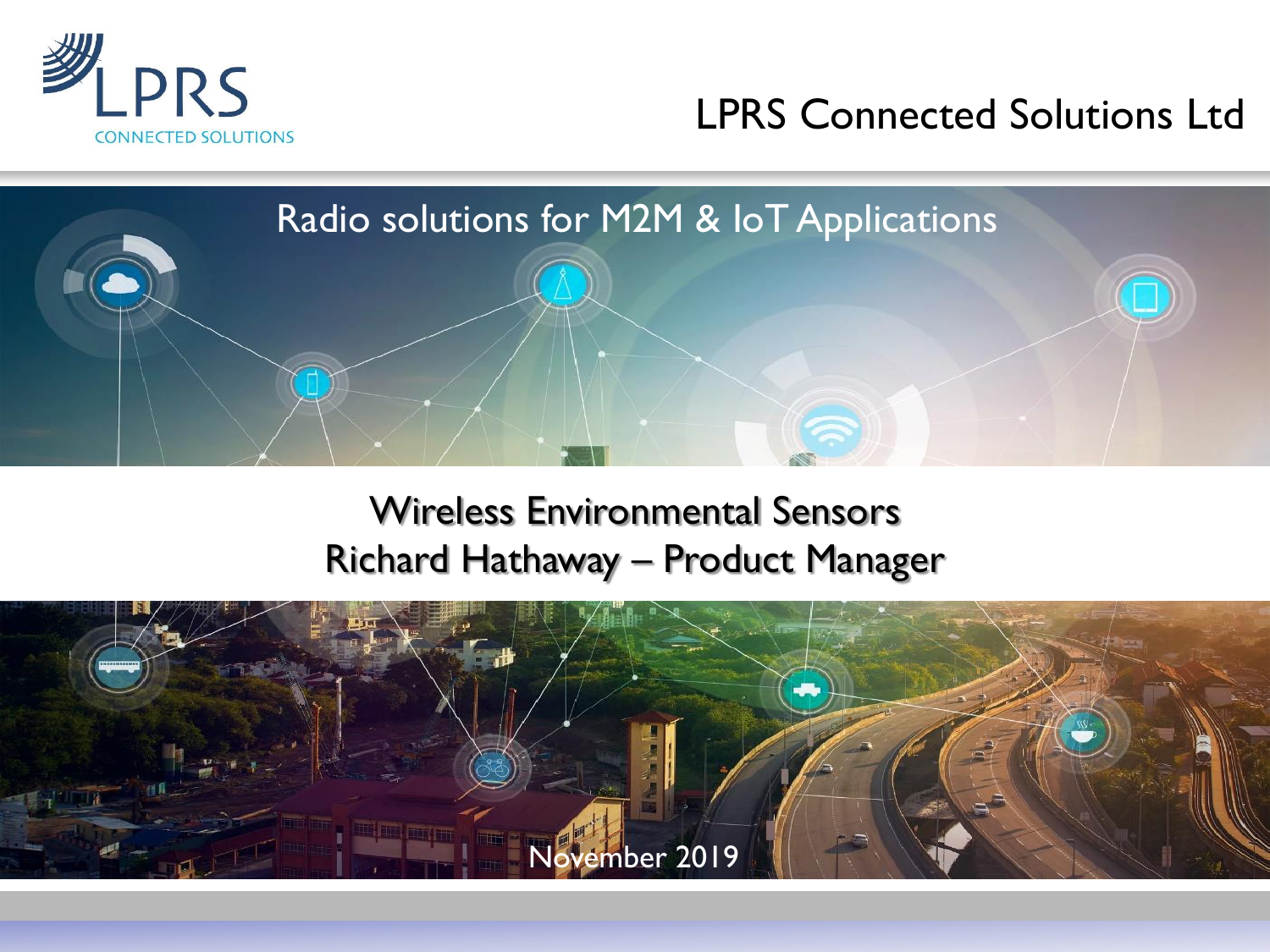



#### **Wireless Sensors Expertise using LPWAN technology**

- $\triangleright$  LPRS CS offers a range of wireless sensor devices for IoT / IIoT / M2M applications.
- ➢ Decades of design experience and expertise producing wireless battery powered sensors.
- $\triangleright$  Standard range of products which are customisable if required.
- $\triangleright$  Full turnkey developments undertaken on specific projects.
- $\triangleright$  Customer led approach, responsive to requirements.
- ➢ Experienced with many modern techniques and technologies used including LoRaWAN, Sigfox, NB-IoT, Cellular and soon IQRF.
- $\triangleright$  Design Build Sale business model.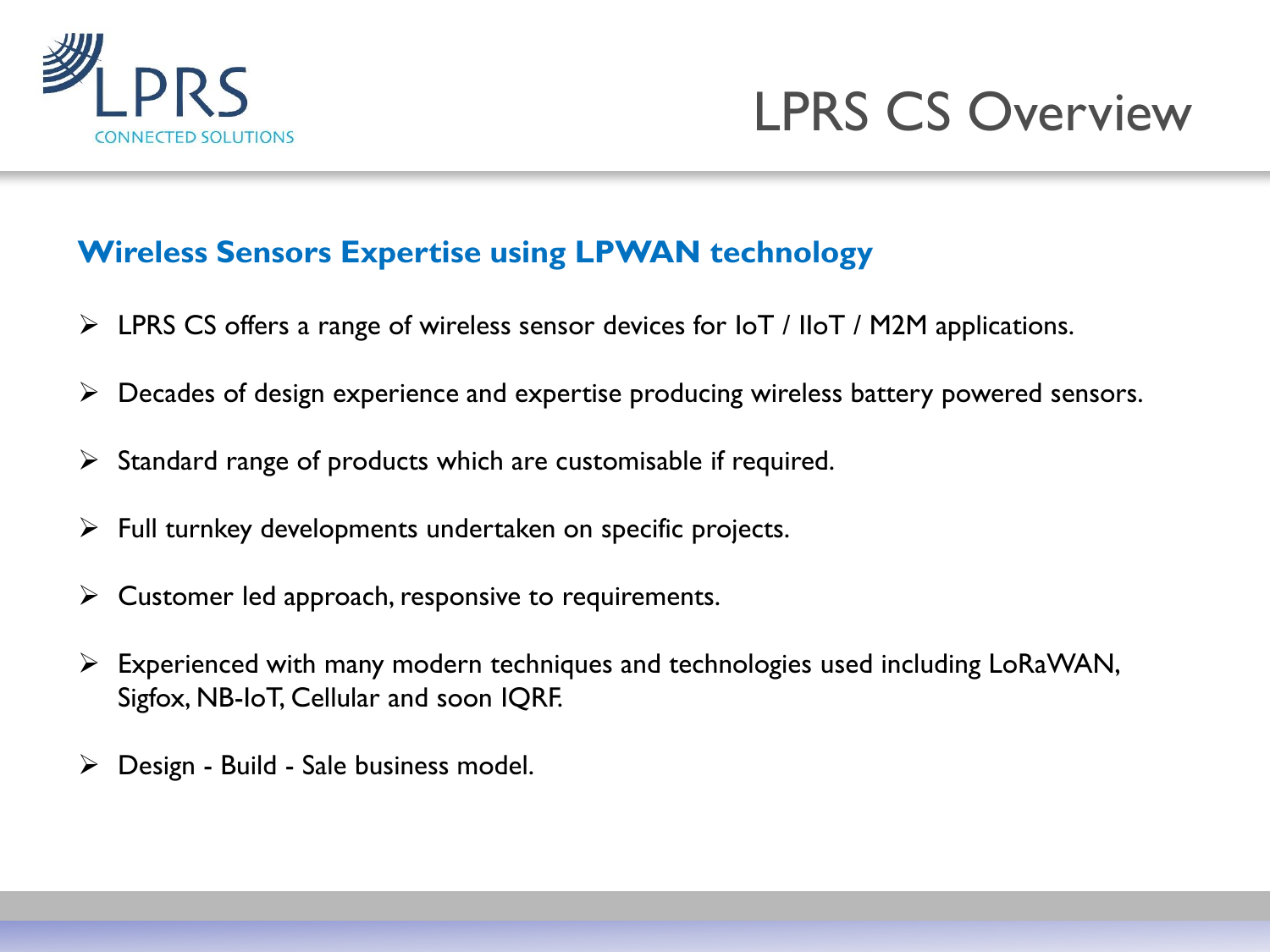

### Wireless sensor range

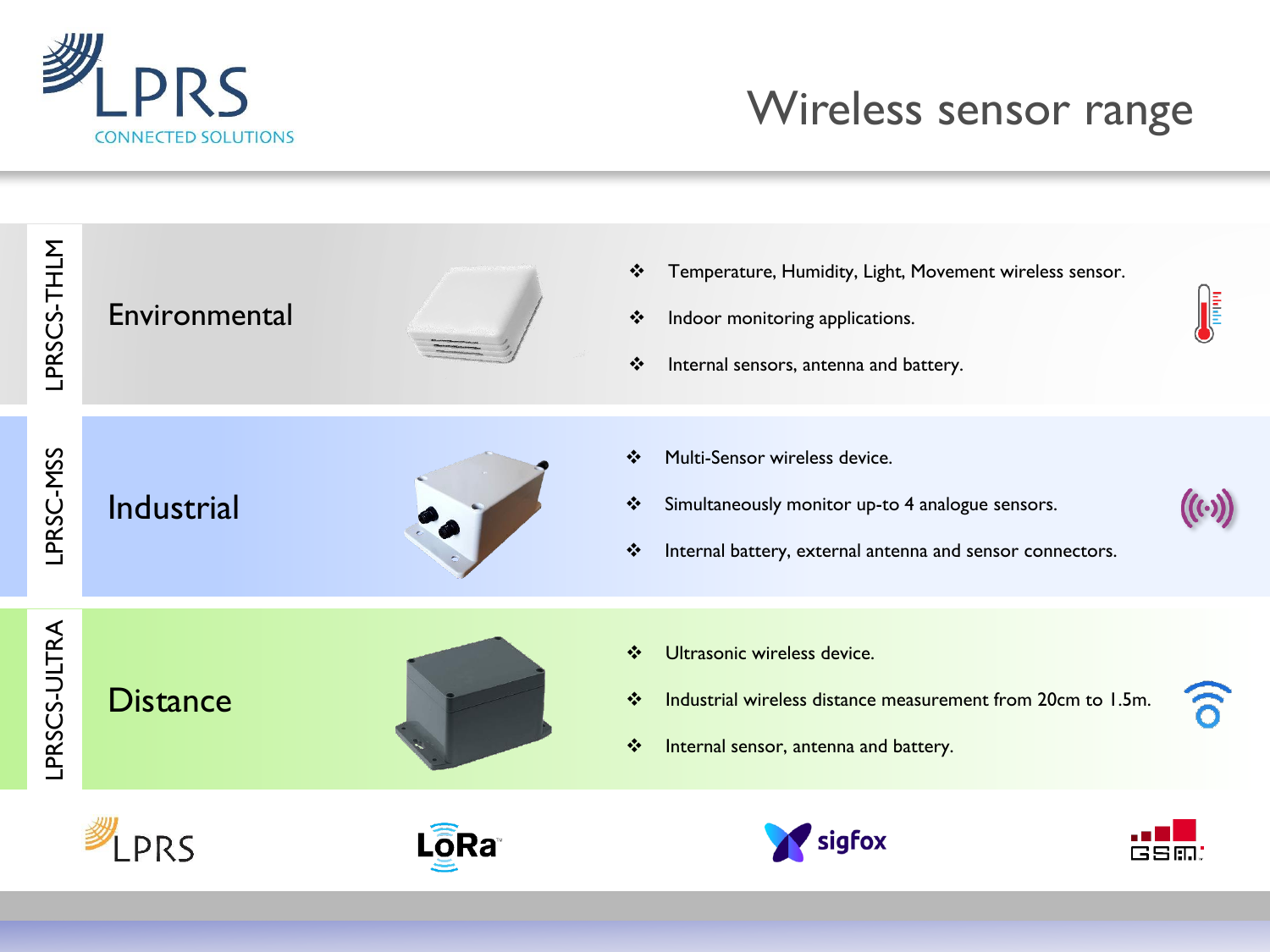

# Topology today

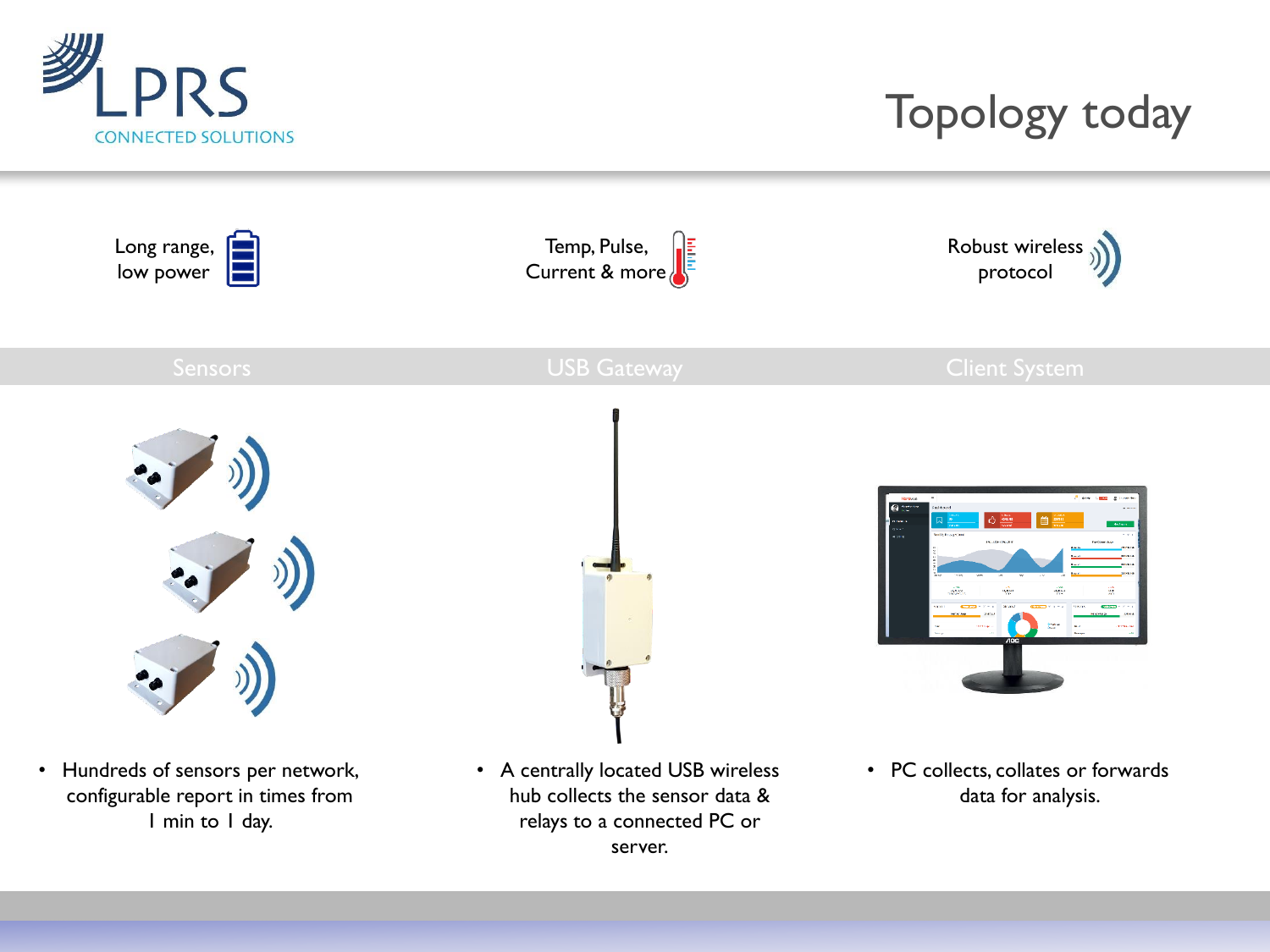

### Topology soon



configurable report in times from 1 min to 1 day.

- collects the sensor data & relays to a connected PC or server.
- data for analysis.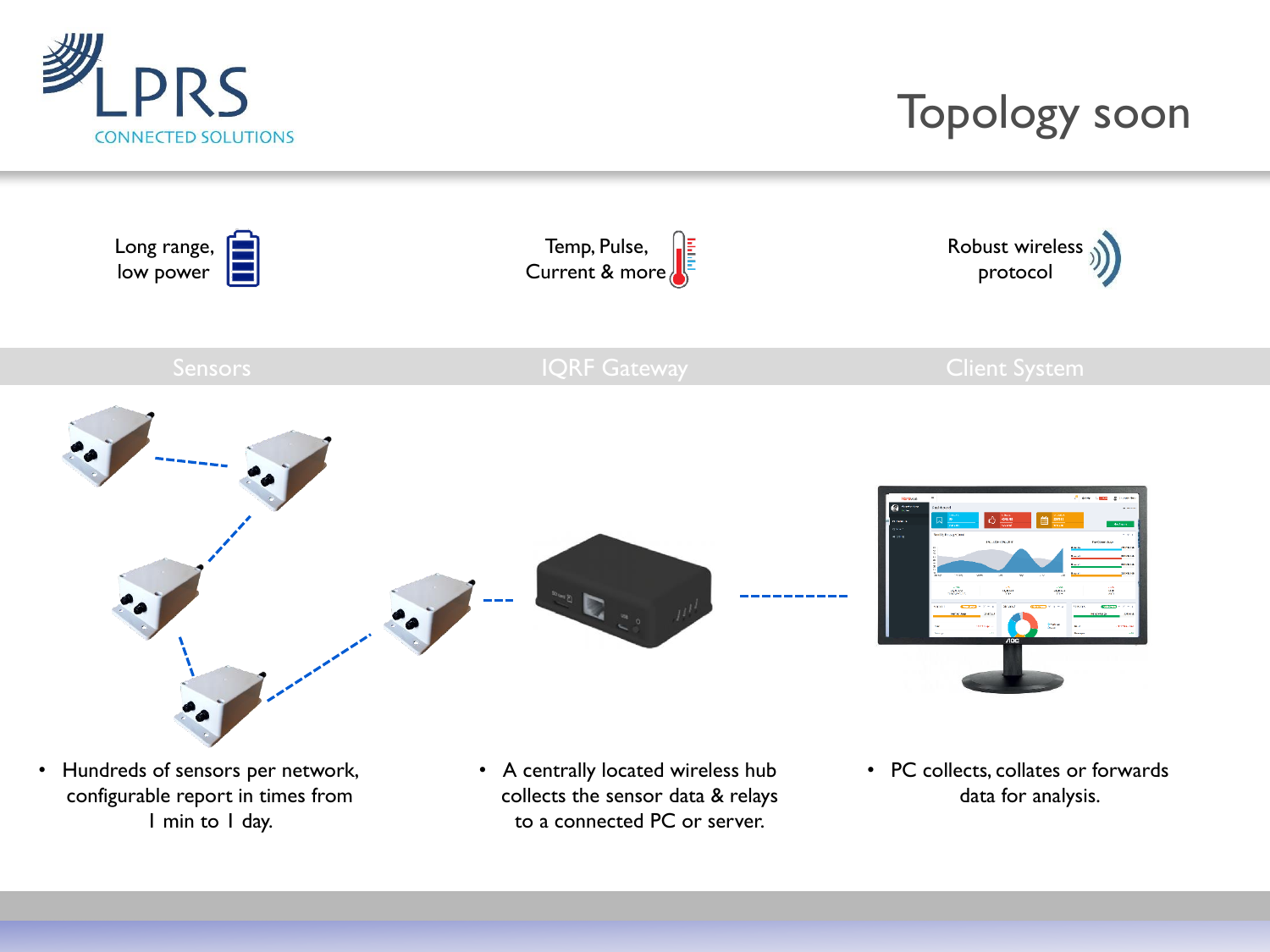

## Multi-Sensor

| Long range, |  |
|-------------|--|
|             |  |
| low power   |  |
|             |  |









- LoRa long range (up-to 8km) low power wireless device.
- Internal PCB mounted 868MHz or 915MHz Antenna.
- Easy but robust networking protocol.

#### **Sensors**

- Inputs: Up-to 4 cabled analogue sensor inputs
- Temp: 3" Probe or Pipe Clamp.
- Current: Current transformer 0-60A
- Other: Many other sensor types supported

#### **Operation**

- Single C 3.6V battery powered for multi-year deployment life.
- -Wired programming interface for configuration.
- Pre-installed wireless networking connectivity.
- Hundreds of devices per network.
- Configurable reporting intervals, 1 min to 1 day.

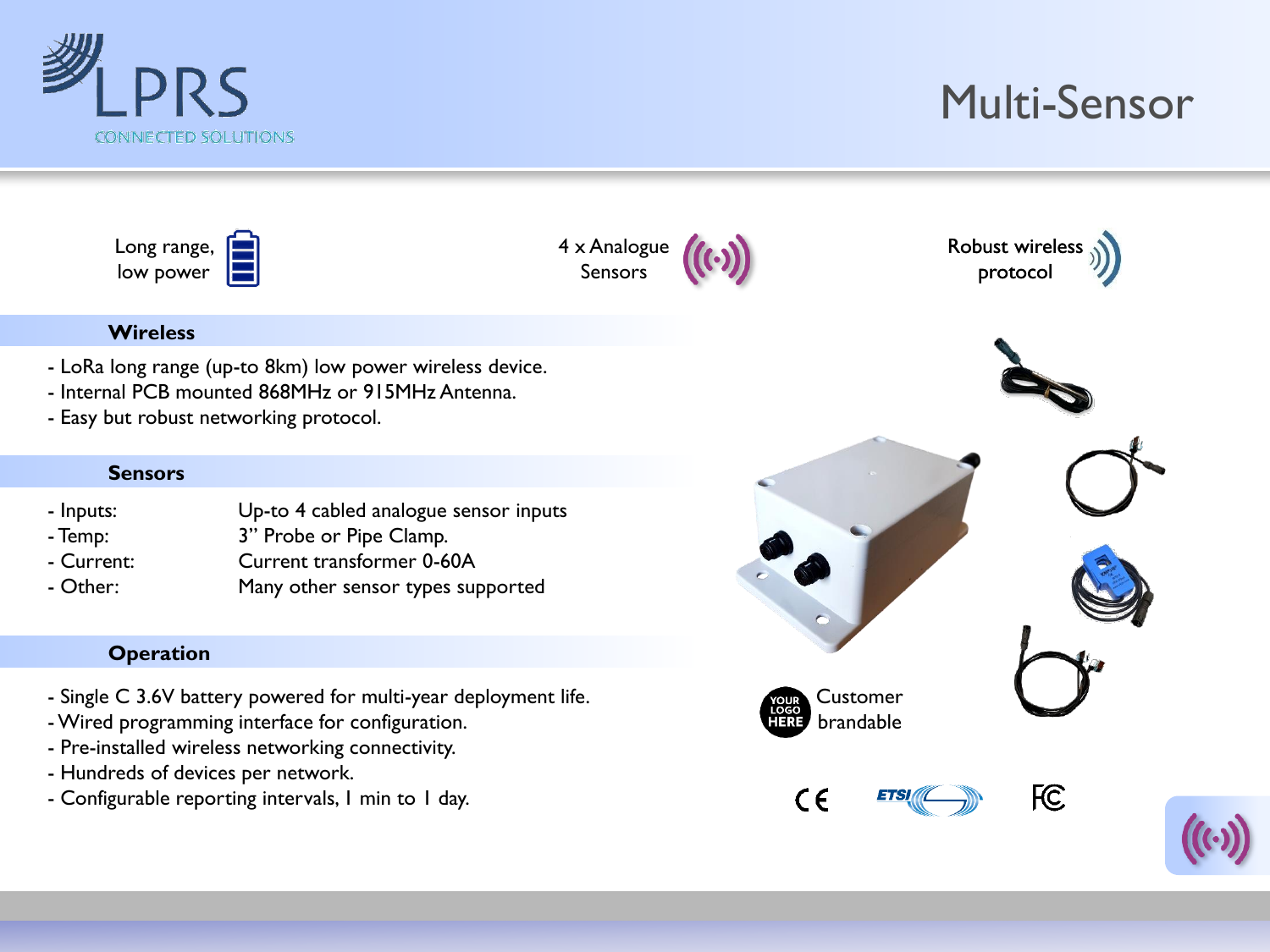

### Legionella monitoring – The problem

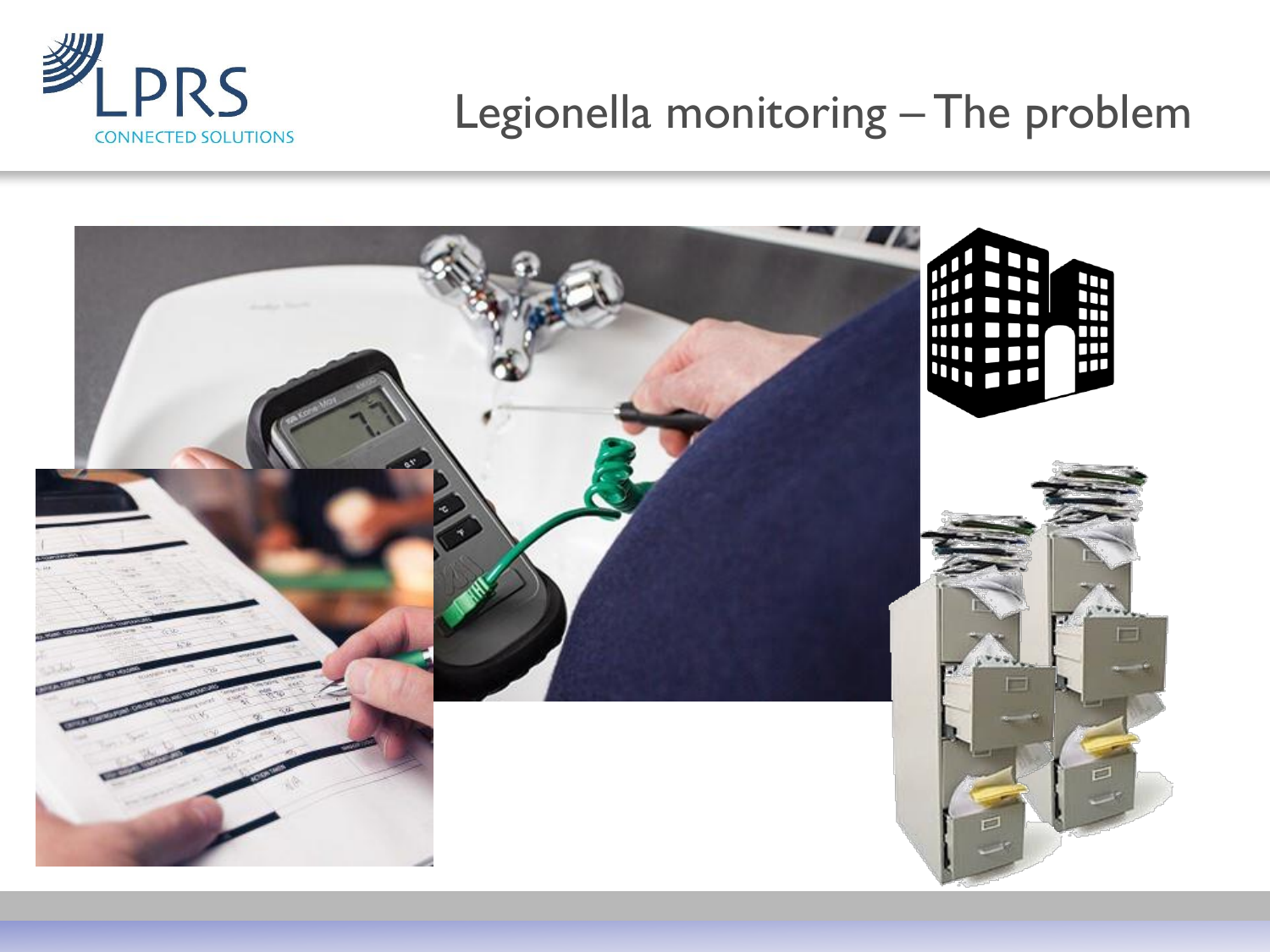

## Legionella monitoring –The Solution